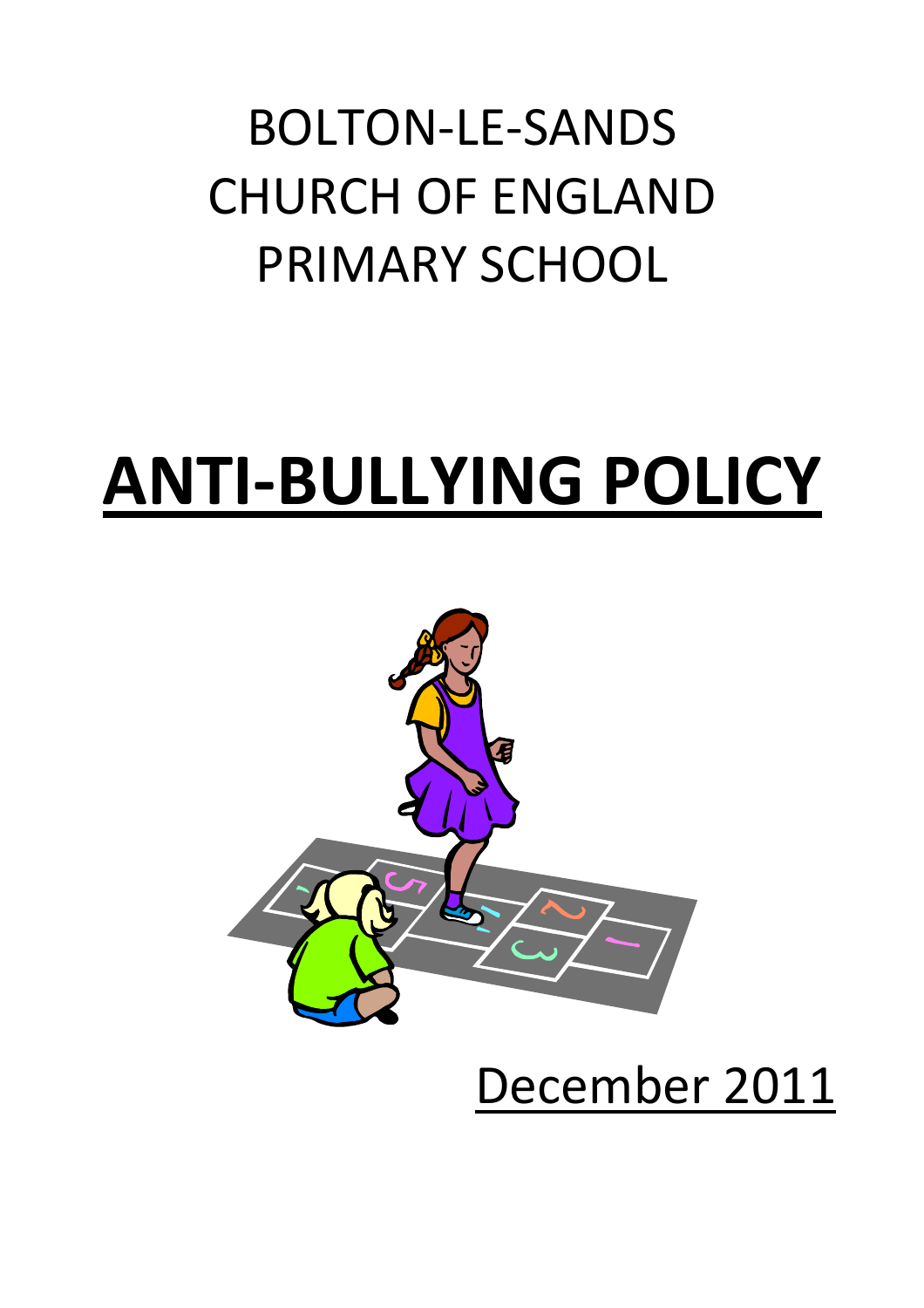### "With God at the centre, we reach out to support each other in learning, growth and community"

#### School aims

We are committed to:

#### Learning

- achieving consistently high standards of learning and teaching
- providing challenge and opportunity within a stimulating and creative environment
- working enthusiastically and co-operatively to enable each child to experience learning enabling the fulfilment of potential

#### Growth

- being a welcoming school with a strong Christian ethos where all can flourish physically, spiritually, socially and morally
- being a safe and secure school where everyone fells happy and valued
- being a nurturing school which enables growth in self-confidence, resilience and personal responsibility

#### **Community**

- sustaining a supportive school community enriched by strong positive relationships between all our stakeholders
- reaching out in community locally and widely to contribute fully as responsible citizens
- growing in awareness, understanding and respect for diversity

#### Aims of this policy

- To prevent all forms of bullying amongst pupils.
- To challenge bullying effectively to improve the safety and happiness of pupils.
- To deal swiftly with bullying when it occurs.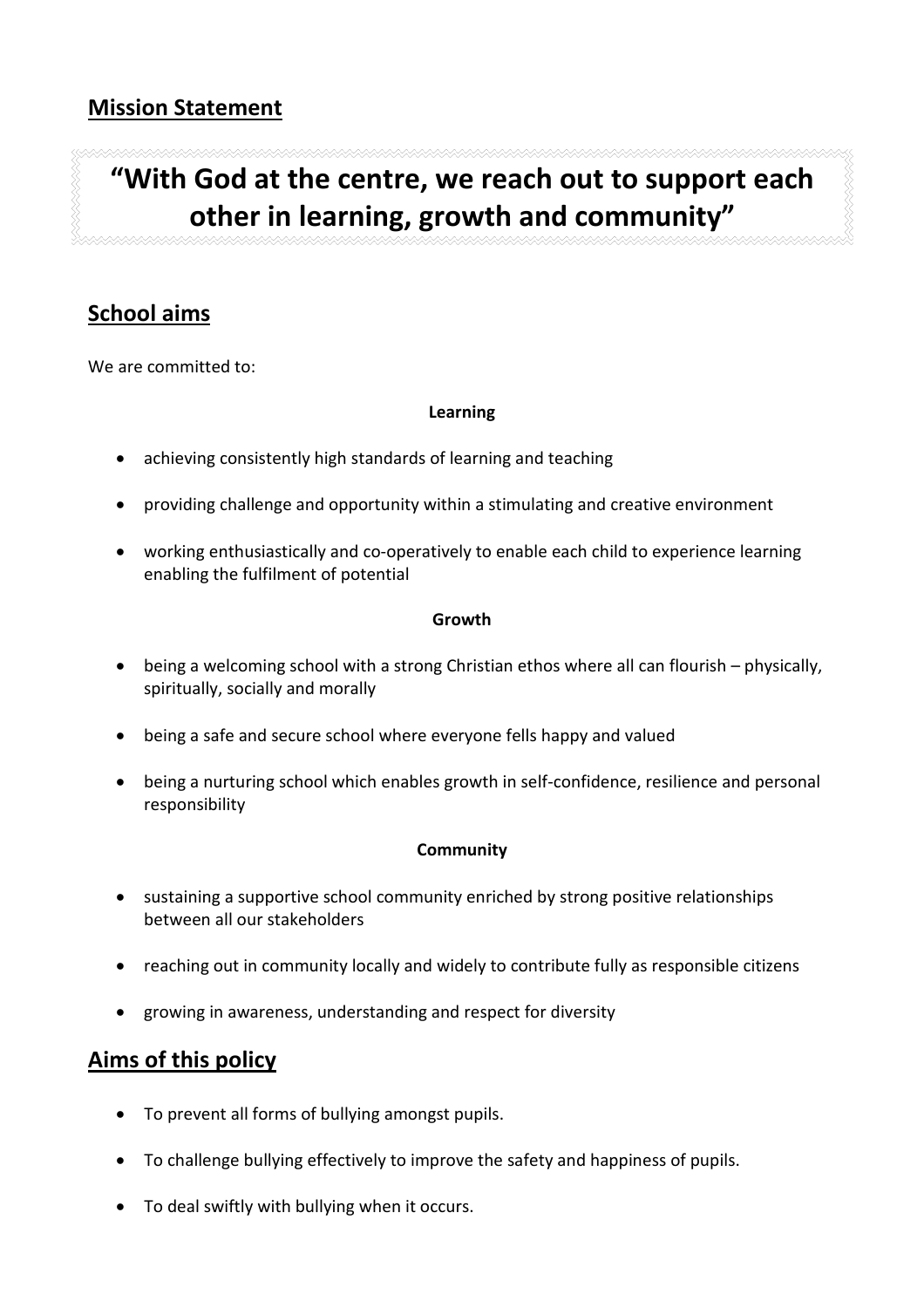- To support the victims of bullying.
- To work with bullies to help them eliminate their bullying behaviour.

#### Introduction

The anti-bullying policy is linked to the following associated policies:

- Behaviour management
- Care and Control
- Child Protection / Safeguarding
- Health and Safety
- PSHE
- Equal opportunities

#### What is bullying?

#### There are many definitions of bullying, but most consider it to be:

- deliberately hurtful (including aggression)
- repeated over a period of time
- difficult for victims to defend themselves against
- planned and targeted at an individual or group

#### Bullying can take many forms, but the three main types are:

- physical hitting, kicking, taking belongings
- verbal name calling, insulting, making offensive remarks (we do not support the view that 'sticks and stones will break my bones, but names will never hurt me').
- indirect spreading nasty stories about someone, exclusion from social groups, being made the subject of malicious rumours, sending malicious messages (including E-mails) or text messages on mobile phones.

#### Values underpinning this policy

We believe that:

- Children have the right to feel safe and cared for.
- Children have the right to be listened to.
- Any form of bullying behaviour is unacceptable.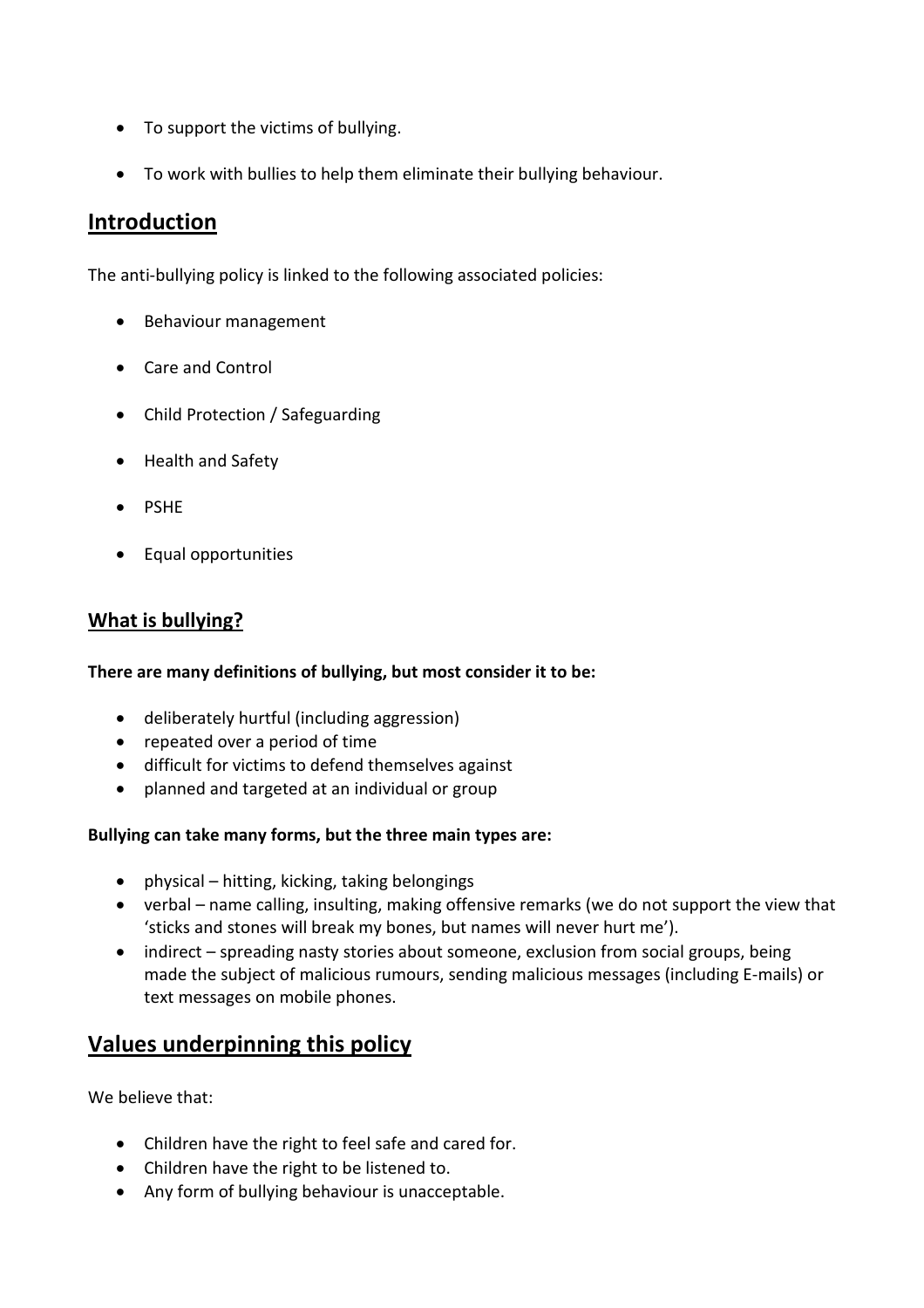- Children should know that it is "O.K. to tell", who to tell and how to tell if bullying occurs.
- Bullying behaviour and allegations of bullying behaviour will be taken seriously and all incidents recorded.
- Parents have the right to be listened to and have their concerns taken seriously. They have the right to be kept informed of how their concerns are being dealt with and be involved in the solutions when appropriate.
- Incidents that occur outside school, but which impact on school life, will be responded to when feasible and appropriate.

#### Prevention of bullying

A variety of strategies are used in our school to prevent bullying from occurring:

- The ethos of the school, reflected in the Mission Statement, promotes a caring, tolerant atmosphere in which every individual is valued and treated as special.
- The behaviour management strategies in place promote self-esteem, recognise, reinforce and reward appropriate behaviour choices, and celebrate caring actions and attitudes.
- There are clear procedures for dealing with any incident that upsets a child.
- The importance of early intervention is recognised and practised.
- All members of staff recognise that they have a corporate responsibility for keeping children safe.
- Communication between members of staff is good so that issues are identified and discussed quickly and efficiently.
- PSHE work (including circle time) is used to develop children's knowledge and skills in areas including communication skills, problem solving, conflict resolution, anger management, self-awareness, awareness of the views of others, resisting peer pressure etc. The aim being to empower children to resist bullying and gain the confidence required to challenge bullying when it occurs.
- The school will also use the SEAL materials, when appropriate, to support learning and teaching around personal issues and relationships.
- Our programme of worship is designed to reinforce, in practical as well as spiritual terms, some of the key principles of our Christian faith – namely that Jesus is the King of Love and that His life is an example to us all.

#### Recording, reporting and responding to bullying

Incidents of bullying may become known in a variety of ways:

- a) Staff concern that bullying may be happening
- b) Clear incidents of bullying being observed by a staff member
- c) Parental complaint/comment

#### Staff concern

• Member of staff to report concern(s) to Headteacher or Deputy Headteacher. Incident Form to be completed.